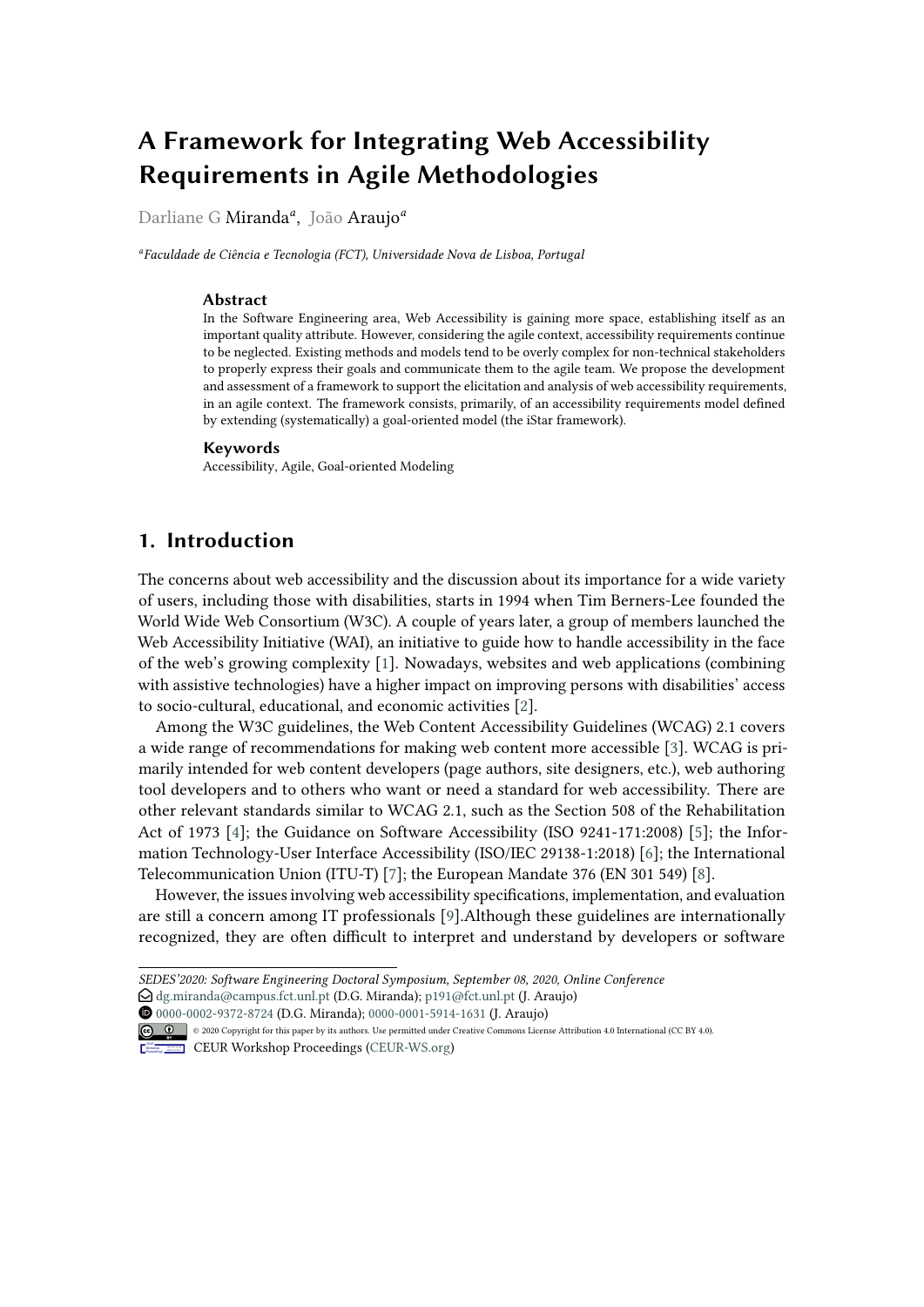engineers who end up neglecting their content [\[9\]](#page-6-3). In the context of agile methodologies, approaching this type of requirement by development teams is also a challenging task, as there is often a lack of knowledge about the subject and, sometimes, it is only considered in the final phase of the projects [\[10\]](#page-6-4).

Based on this scenario, we propose the development and assessment of a framework to support the elicitation and analysis of web accessibility requirements in an agile context, since the vast majority of development teams and projects now embrace those methodologies [\[10\]](#page-6-4). The framework aims to automate the reuse of these requirements, to support the generation of artifacts such as user stories and personas, and consequently, improve the visualization and communication between stakeholders, and support the analysis of the possible impact of these accessibility requirements on the other system's features.

The remainder of this paper is organized as follows. Section 2 presents the state-of-the-art web accessibility approaches in the literature. Section 3 presents the research objectives and methodological approach used in this PhD thesis. Section 4 presents an overview of the past work and preliminary results. Section 5 presents the future work and expected results, following by the conclusion in Section 6.

#### **2. State of the Art**

After conducting a systematic mapping study (see section 3.1), it was feasible to identify some relevant works that addressed the problem of accessibility in web-based systems.

Snider et al. [\[11\]](#page-6-5), presents a study conducted by IBM researchers, which carried out an analysis of the main sources of data on accessibility used in the company to build an ontology (EACO), which was used to improve the performance of a question-answering accessibility conformance chatbot and others systems used in the company to help IT professionals to get more information about accessibility requirements.

Oliveira et al. [\[12\]](#page-6-6) proposed a method to elicit web accessibility requirements, followed by a correlation catalogue that summarizes the identified conflicts among its Non-functional requirements (NFRs), and a checklist to help engineers during the design and programming. To accomplish this goal, the authors provided the OmnesWeb tool to support the elicitation activity. A case study revealed that teams using OmnesWeb gathered more requirements, produced all the required artefacts, and spent a quarter of the time less than the time spent by teams that did not use the tool.

Moreno et al. [\[13\]](#page-6-7) proposed a domain-specific metamodel for web accessibility to support engineers in modeling aspects of accessibility, using the Model Driven Architecture standards, such as meta-object facility and Model-Driven Development. The authors developed the Accessibility for Web Applications (AWA), a methodological framework for the development process of accessible web applications.

The Reichling et al. [\[14\]](#page-6-8) approach used the User-Centered Design (UCD), which relies on an interactive process of three main phases: analysis, design, and evaluation. The authors proposed to integrate an agile approach to UCD by intertwining the two and applying the UCD principles during the pre-sprint phases to enhance a user-centered approach.

Martín and Yelmo [\[15\]](#page-6-9) presented a systematic approach to the development of an accessibility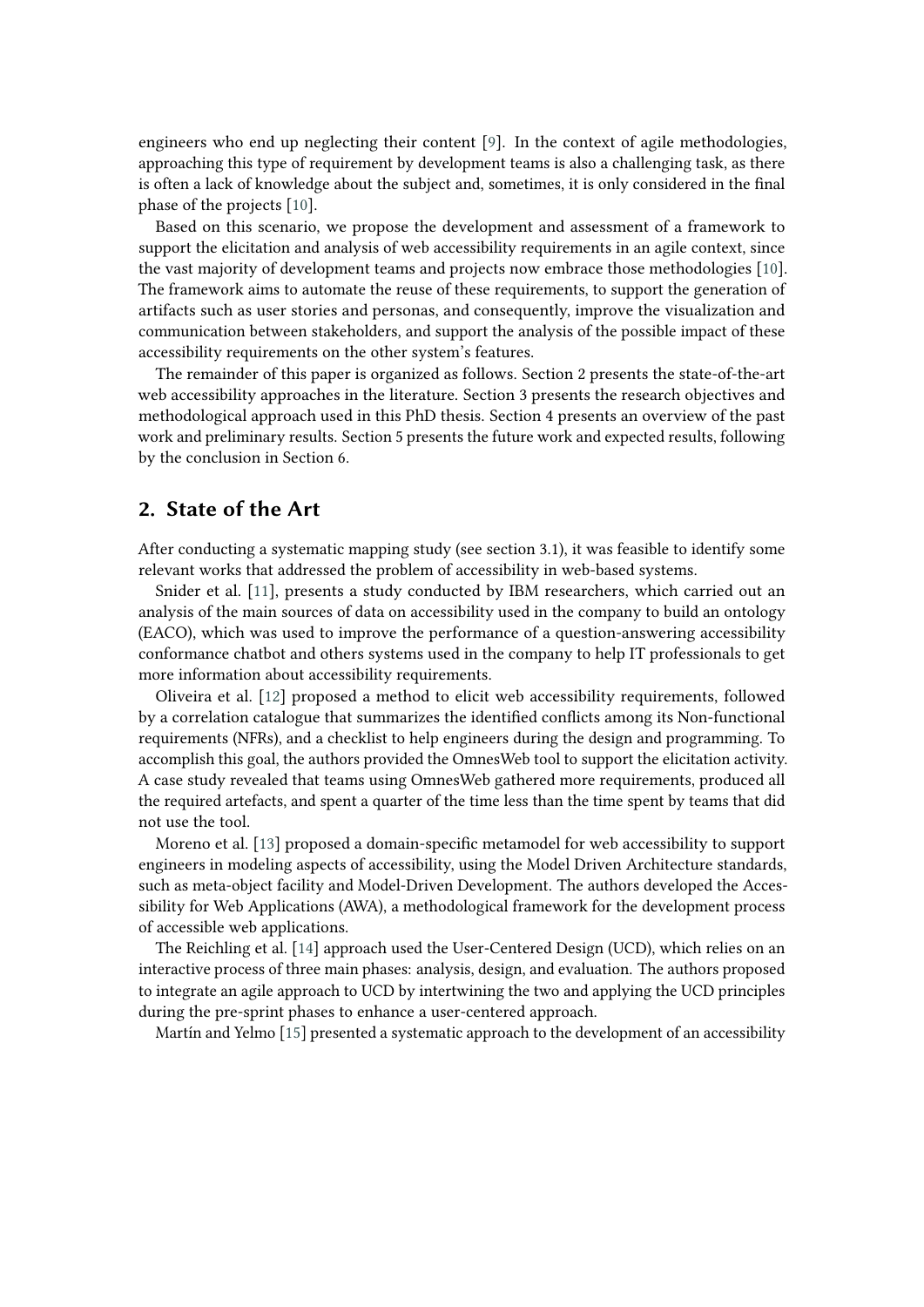evaluation tool, which was oriented by the Unified Software Development Process (USDP). The authors proposed artifact templates to deal with the different disciplines managed by USDP: a business model and a domain model to kick off the requirements elicitation, a use-case model to represent functional requirements, an analysis model to reflect an intermediate view of the architecture, and a deployment model to describe the physical bindings.

Younas et al. [\[16\]](#page-6-10) proposed an elicitation guideline for NFR, for agile software development. Since in agile methodologies, story cards are used for the elicitation of functional requirements, the authors proposed another user story card for eliciting NFRs, including accessibility requirements. The process involves the requirements elicitation through interviews, identification of the software type, the identification of requirement type through a glossary, the selection of experts in the area related to NFR type, list of candidate NFR, validation with specialists and validation with the end-user.

Scott et al. [\[17\]](#page-6-11) presented the VERITAS, a framework that simulates and systematically analyses how users with different impairments interact with the use of ICT products and services. The framework is supported by three core tools: (i) VerGen, to specify the nature of the impairments to be simulated in terms of a virtual user; (ii) VerSEd-GUI, to define and configure a series of actions to test on the user interface of the product or service; and (iii) VerSim-GUI, where the various impairments are simulated to reproduce the experience of an impaired user.

Although these studies present solutions to improve the elicitation, development, and evaluation of accessibility requirements, they do not consider the development context adopted by companies, the artifacts used by them, and the type of users involved in the software project. Our framework aims to fill this gap and also including the use of goal-oriented models, making this process simple and effective.

## **3. Research Objectives**

One of the main objectives of this thesis is to develop a framework to support professionals (with or without expertise in the web accessibility domain) in the process of elicitation, analysis, development, and validation of accessibility requirements following the agile routine. Another objective is related to the engagement of stakeholders in the requirements engineering process, improving communication and involvement between them. The framework aims to improve the specification and use of accessibility requirements through a goal-oriented model in accordance with the accessibility guidelines proposed by W3C [\[3\]](#page-5-2). Also, the framework aims to facilitate the visualization of requirements according to each project and with each users' special needs , as well as allowing the analysis of the impact of these requirements on the other features of the system. To achieve these objectives, the following phases need to be addressed.

#### **3.1. Systematic Mapping Study**

This phase is concerned with the delimitation of the scope of this thesis. For this purpose, a systematic mapping study was conducted to identify the existing approaches (including methods, processes, techniques, frameworks, and tools) in the literature that could be used by IT professionals to elicit, develop and evaluate accessibility requirements in agile projects to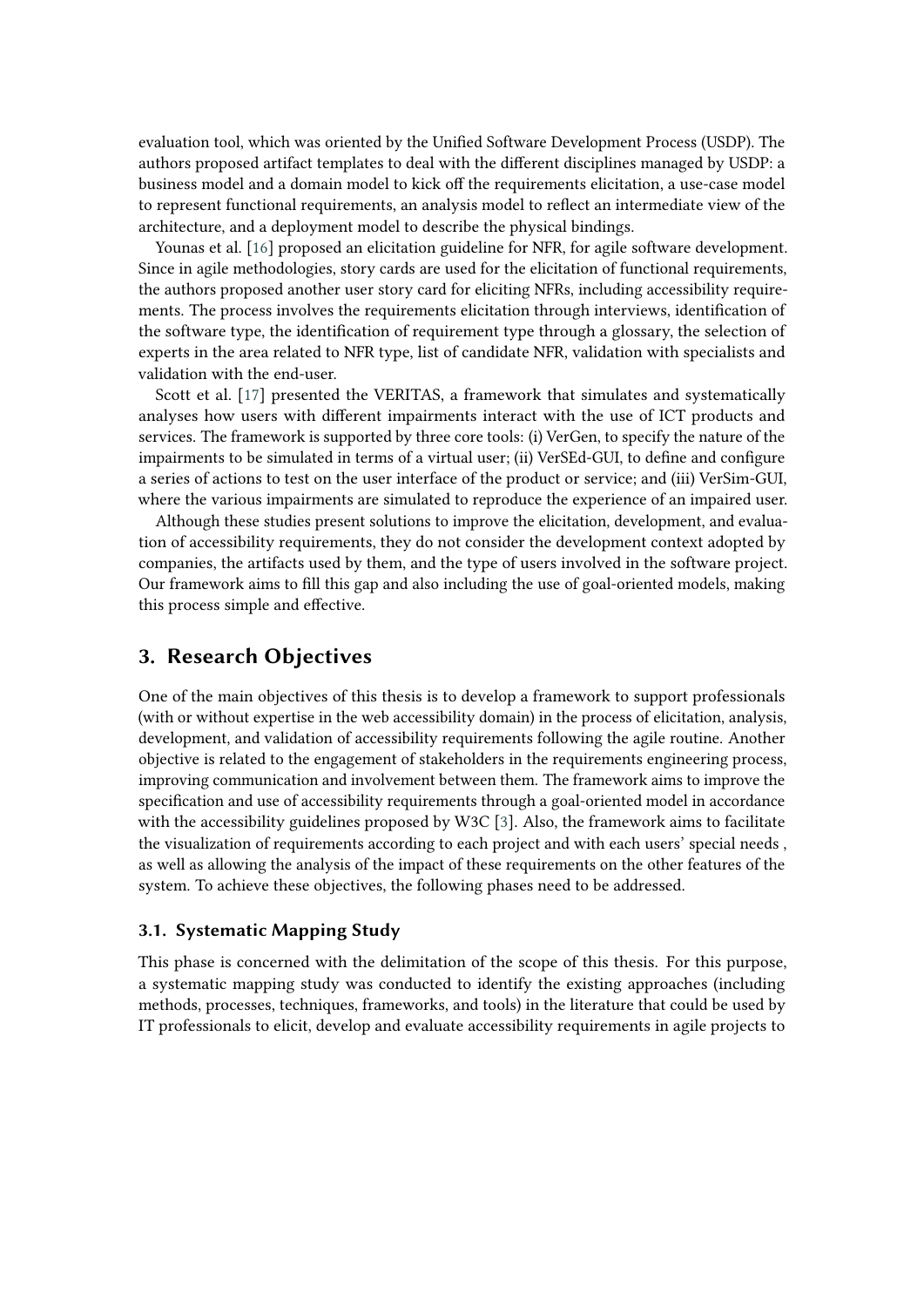offer a comprehensive overview of these methods, their characteristics, applicability, possible limitations and a research roadmap with the open issues requiring future research.

#### **3.2. Planning and design**

This phase is concerned with the diagnosis of current accessibility requirements approaches adopted by agile teams, with the definition of the features to support the design and development of the framework, and with the design of the experiment to be conducted with stakeholders. First, it is necessary to analyze selected companies that adopt the agile methodologies to identify, through questionnaires and interviews, how web accessibility requirements are approached and what is the impact of using these approaches on the final product – we will follow the principles of a Straussian Grounded Theory (GT) [\[18\]](#page-6-12). To analyze this impact, accessibility tests will be carried out on the products developed through the Achecker evaluation tool [\[19\]](#page-6-13). This first step is necessary to (i) identify the main problems in the approaches used by companies to elicit accessibility requirements and find solutions to fix them through our proposed method; (ii) identify and translate these problems to a set of features to be used in the design and implementation of the framework. After the identification of the features, a catalog of web accessibility requirements will be defined and represented by extending the iStar framework, which supports goal-oriented modeling of socio-technical systems and organizations. The extension will be carried out systematically adapting a process for extending iStar, called PRISE [\[20\]](#page-6-14). Some studies show that goal-oriented models have been used as an effective means to capture interactions and trade-offs between requirements, helping stakeholders to have a graphical view of the team's goals and how to achieve them [\[21,](#page-6-15) [22,](#page-6-16) [23,](#page-7-0) [24,](#page-7-1) [25\]](#page-7-2). The next step is providing a set of artifacts to be used by the agile team and other stakeholders in the process of elicitation of accessibility requirements. Also, it will be carried the analysis of the impact of accessibility requirements on other system's features and perform the necessary trade-offs. To accomplish this, we will use multi-criteria decision methods (MCDM) that can be used to identify possible conflicts (semi-)automatically and help solve them [\[26\]](#page-7-3).

Regarding the experiment with stakeholders, we need to plan it systematically, starting with the definition of a hypothesis (e.g., it is possible to use the framework to support IT professionals and stakeholders in the elicitation of accessibility requirements). The expected deliverables for this phase are: a) a report with the results of the GT; b) a report with the framework features, the impact analysis and design planning for the experiment with stakeholders.

#### **3.3. Implementation and evaluation**

The implementation of the framework allows not only the elicitation process of the accessibility requirements, but also the (semi)automated generation of artifacts that can be used in an agile context, such as user stories and personas, according to the WCAG guidelines proposed by W3C. The framework will be developed as a web platform that will provide a catalog, an accessibility requirement model based on the iStar framework (in conformance with the notation of the goal-oriented model and the artifacts produced by agile teams), a checklist with the correlations between these requirements with other system's feature and the impact of the requirements in the final product. The expected deliverable is the framework including editor, catalog, and the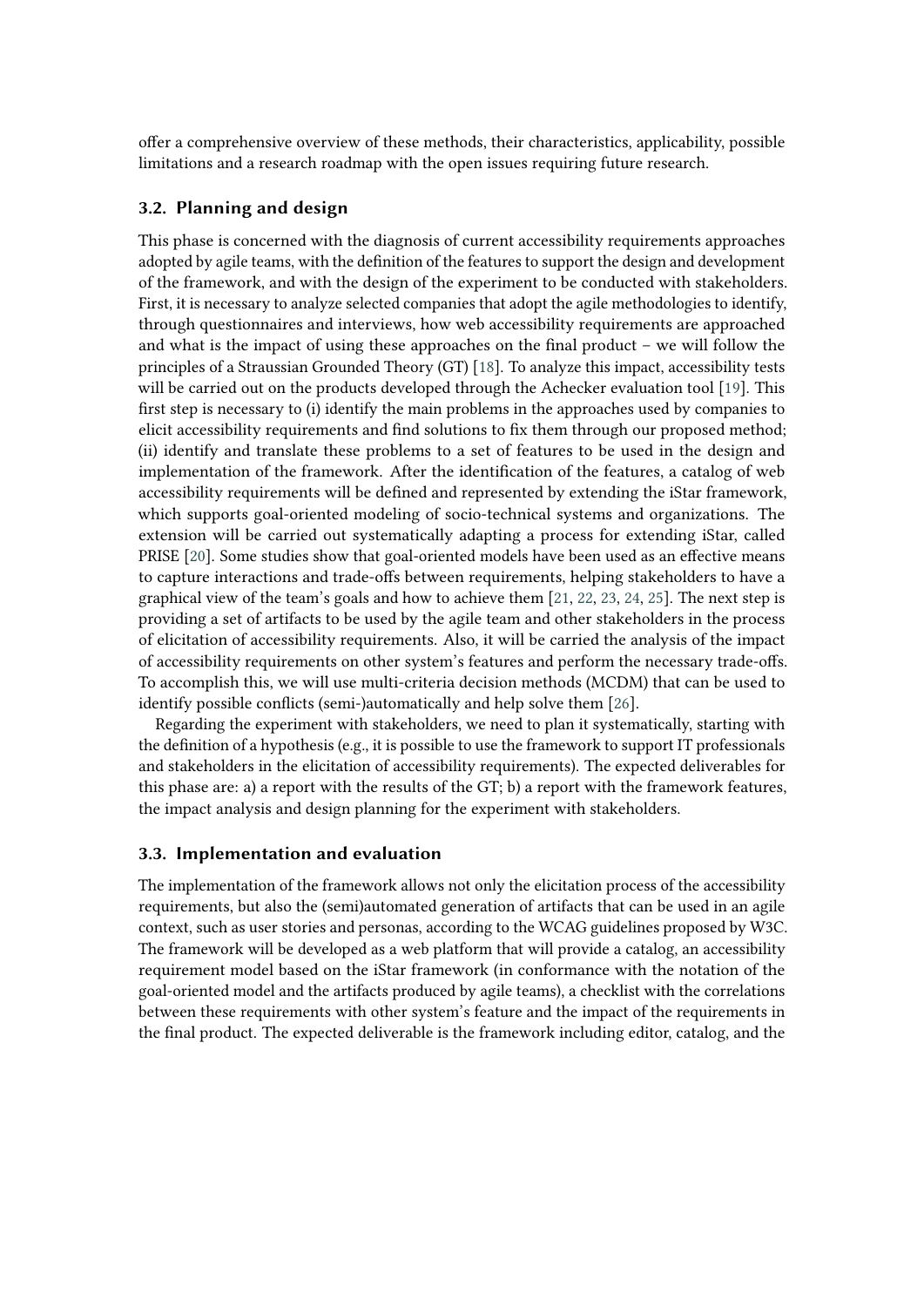generator of user stories, personas and other features, which can be consulted by the entire agile team, at any stage of development.

For the evaluation of the proposed framework, we will carry out case studies in companies that adhere to the agile methodologies, that already considered the accessibility requirements in their projects and that work with web-based systems. Based on this evaluation, we will be able to analyze how satisfactory or not our method was in the process of eliciting requirements and improving communication between stakeholders. The framework will be evaluated by IT professionals and accessibility specialists in terms of accessibility, usability, and applicability to support the elicitation process. Also, it will be carried out an evaluation with a group of people with special needs, to identify whether the framework complies with WCAG parameters.

Also, one needs to evaluate the usability of the notation of the models approaches from the perspective of ordinary users, by using biometric equipment like EEG scanners, eye-trackers, and cognitive processes. These techniques will also be useful to assess the effort spent by users in order to create, change, and understand different models. We will follow the process described by Jedlitschka et al. [\[27\]](#page-7-4).

## **4. Past work and preliminary results**

As mentioned in Section 3.1, a systematic mapping study was conducted to find in the literature approaches that focused on solving web accessibility issues. The mapping study has shown that many of these approaches are not widely disseminated in industry, and other identified techniques have not been empirically validated, which may increase the chances of discontinuity. Another point to be highlighted is that some of these studies only focused on one type of disability, which continues to be an accessibility concern. Given that the complexity and qualities of the web content are constantly changing, frequent validations of the techniques and methods adopted are crucial to guarantee the minimum of accessibility. Finally, we also found that many papers focus on accessibility evaluation processes, i.e., to verify that websites meet the accessibility requirements defined by guidelines such as WCAG. Validation methods were also identified during the development phase, which is critical to ensuring that the system is patched and improved before it is made available to the end-user.

After analyzing the results, we also identified that the agile approach, adopted by most companies in the world, was not considered in most of the studies. Those methodologies are broadly used by improving project quality and reducing development costs. Although the adoption of those methodologies intending to deliver high-quality products, we identified that many organizations still adopt a waterfall approach to accessibility testing, leaving it to the end of the project lifecycle. This information was crucial to delimit the scope of our proposed framework.

#### **5. Future work and expected results**

The thesis is currently on the initial steps mentioned in the section 3.2, regarding the planning and design phase (see Appendix A). The results of this thesis will contribute to software development in general, and requirements engineering in particular, with a support framework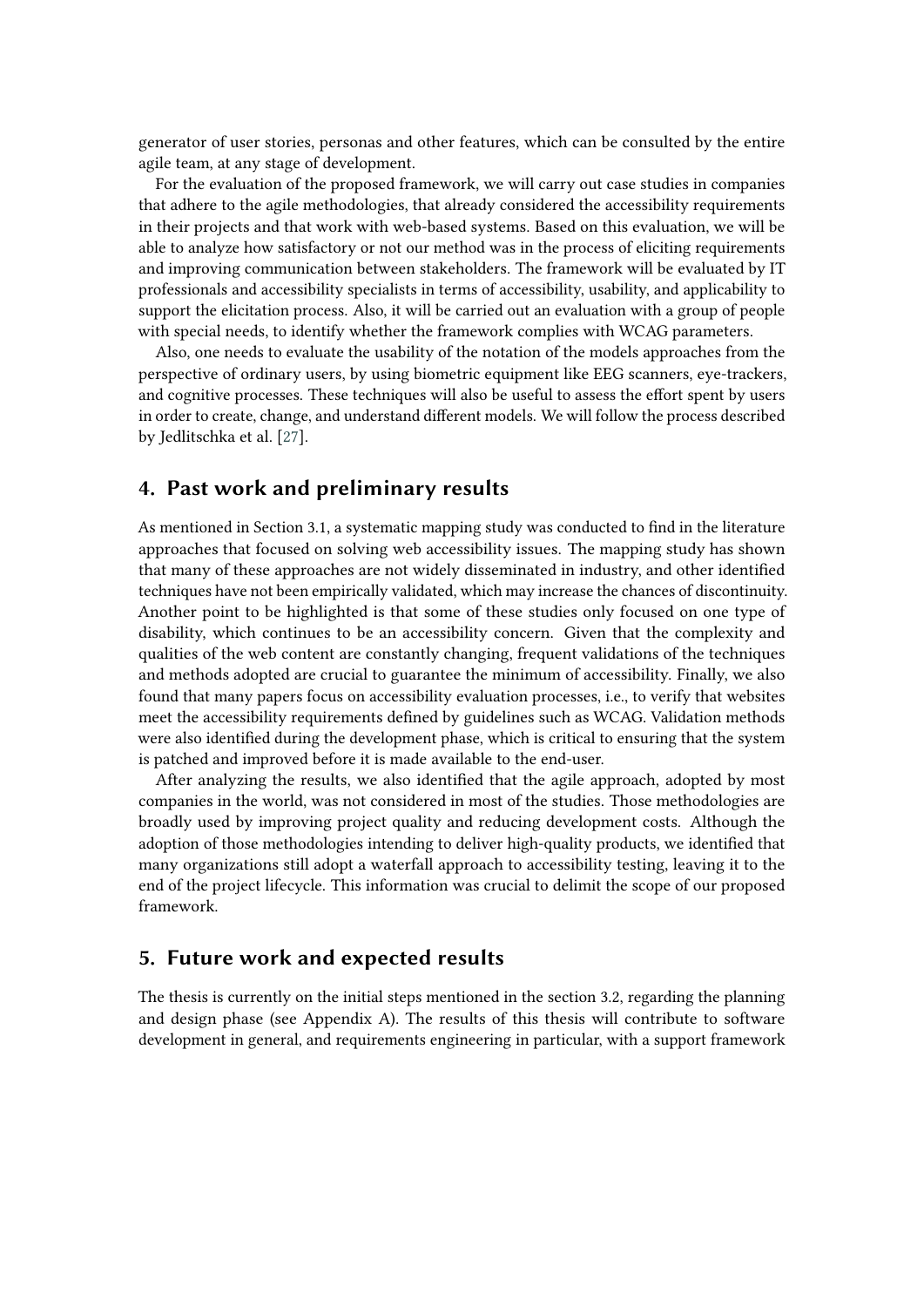for improving the accessibility requirements' process with early detection of accessibility problems in agile requirements models. The expected contributions are: (i) a framework to facilitate the process of identifying, analyzing and implementing accessibility requirements and to support the generation of artifacts as user stories and personas; (ii) a goal-oriented accessibility requirements model suitable for agile routine; (iii) an accessibility catalog; (iv) an identification of issues on the currents methods adopted by companies to incorporate accessibility requirements in agile projects; (v) an evaluation of the framework from the perspective of common users and requirements engineers, by using biometric equipment like EEG sensors and eye-trackers [\[28\]](#page-7-5), combined with process metrics such as effort, in the production, understanding, and modification of the accessibility requirements model (measured in terms of time to complete tasks and of achieved correctness), in order to classify engineers' and user's experience and progress during modelling tasks.

## **6. Conclusions**

This paper presents a broad overview of the doctoral thesis work plan that is being carried out in the context of accessible web systems. After conducting a systematic mapping study, it was possible to identify a gap to be filled: the need to develop a framework that can improve the process of eliciting accessibility requirements considering the agile development. The paper also presented the past and future work, including the conduction of a Grounded Theory to identify and understand the current elicitation, development, and evaluation process of this type of requirement in agile teams, followed by the development and validation of the framework using well-established techniques adopted in the literature.

From the several reports created in each one of the phases, the most relevant contributions will be submitted to major scientific conferences, seminars, and journals. The produced framework will be published in an open software repository so that requirements engineers can access it and use it in their projects.

### **References**

- <span id="page-5-0"></span>[1] R. Rutter, P. H. Lauke, C. Waddell, J. Thatcher, S. L. Henry, B. Lawson, A. Kirkpatrick, C. Heilmann, M. R. Burks, B. Regan, et al., Web accessibility: Web standards and regulatory compliance, Apress, 2007.
- <span id="page-5-1"></span>[2] ITU, Global consultation report on icts and disability launched at the un high level meeting on disability and development, 2013. URL: [https://www.itu.int/en/action/accessibility/](https://www.itu.int/en/action/accessibility/Pages/hlmdd2013.aspx) [Pages/hlmdd2013.aspx,](https://www.itu.int/en/action/accessibility/Pages/hlmdd2013.aspx) [Online; accessed 21-May-2020].
- <span id="page-5-2"></span>[3] L. Henry, Web content accessibility guidelines (wcag) overview, WWW Consortium (W3C) (2018).
- <span id="page-5-3"></span>[4] G. S. Agency, Section 508.gov: Gsa government-wide it accessibility program, 2020. URL: [https://www.section508.gov/manage/laws-and-policies,](https://www.section508.gov/manage/laws-and-policies) [Online; accessed 24-July-2020].
- <span id="page-5-4"></span>[5] ISO 9241-171:2008(E), Ergonomics of human-system interaction. Part 171: Guidance on software accessibility, Standard, International Organization for Standardization, Geneva, CH, 2008.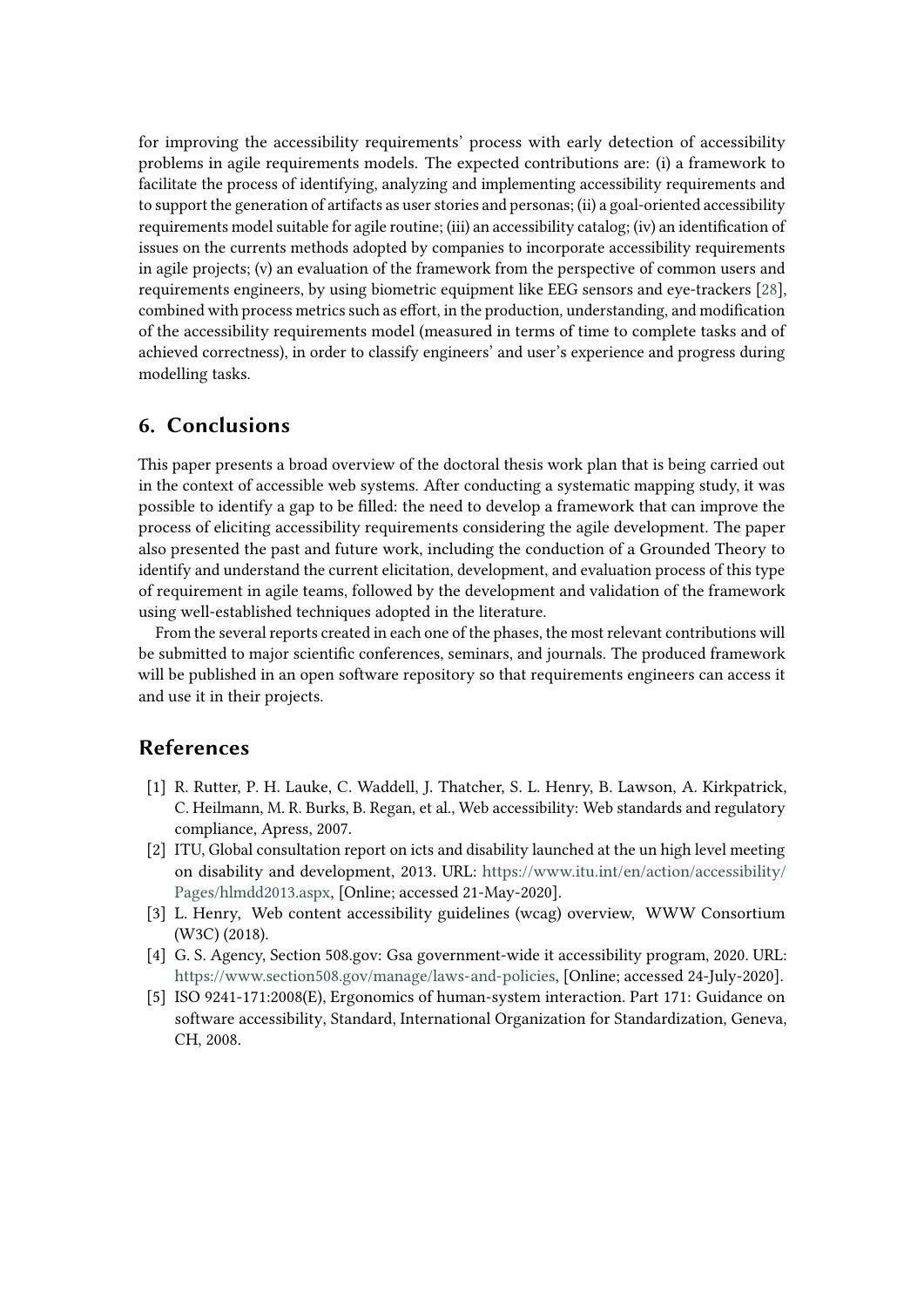- <span id="page-6-0"></span>[6] ISO/IEC 29138-1:2018(E), Information technology- User interface accessibility- Part 1: User accessibility needs, Standard, International Organization for Standardization, Geneva, CH, 2018.
- <span id="page-6-1"></span>[7] Supplement 17 to ITU-T H-series Recommendations Guide for addressing accessibility in standards, Technical Report, 2014. URL: [http://www.itu.int/rec/T-RECH.Sup17-201411-I/en,](http://www.itu.int/rec/T-RECH.Sup17-201411-I/en) [Online; accessed 24-July-2020].
- <span id="page-6-2"></span>[8] L. Martínez, M. Pluke, Mandate m 376: New software accessibility requirements, Procedia Computer Science 27 (2014) 271–280.
- <span id="page-6-3"></span>[9] S. Trewin, B. Cragun, C. Swart, J. Brezin, J. Richards, Accessibility challenges and tool features: an ibm web developer perspective, in: Proceedings of the 2010 international cross disciplinary conference on web accessibility (W4A), 2010, pp. 1–10.
- <span id="page-6-4"></span>[10] I. Choudhury, Agile methods for engineering, in: Management for Scientists, Emerald Publishing Limited, 2019.
- <span id="page-6-5"></span>[11] S. Snider, W. L. Scott II, S. Trewin, Accessibility information needs in the enterprise, ACM Transactions on Accessible Computing (TACCESS) 12 (2020) 1–23.
- <span id="page-6-6"></span>[12] R. Oliveira, L. Silva, J. C. S. P. Leite, A. Moreira, Eliciting accessibility requirements an approach based on the nfr framework, in: Proceedings of the 31st Annual ACM Symposium on Applied Computing, 2016, pp. 1276–1281.
- <span id="page-6-7"></span>[13] L. Moreno, P. Martínez, B. Ruiz, A mdd approach for modelling web accessibility., in: IWWOST@ ICWE, Citeseer, 2008.
- <span id="page-6-8"></span>[14] M. Reichling, S. S.-s. Cherfi, Integrating accessibility as a quality property in web developments, in: IEEE 7th International Conference on Research Challenges in Information Science (RCIS), IEEE, 2013, pp. 1–12.
- <span id="page-6-9"></span>[15] Y.-S. Martín, J. C. Yelmo, Guidance for the development of accessibility evaluation tools following the unified software development process, Procedia Computer Science 27 (2014) 302–311.
- <span id="page-6-10"></span>[16] M. Younas, D. Jawawi, I. Ghani, R. Kazmi, Non-functional requirements elicitation guideline for agile methods, Journal of Telecommunication, Electronic and Computer Engineering (JTEC) 9 (2017) 137–142.
- <span id="page-6-11"></span>[17] M. J. Scott, F. Spyridonis, G. Ghinea, Designing for designers: Towards the development of accessible ict products and services using the veritas framework, Computer Standards & Interfaces 42 (2015) 113–124.
- <span id="page-6-12"></span>[18] J. Corbin, A. Strauss, Basics of qualitative research: Techniques and procedures for developing grounded theory, Sage publications, 2014.
- <span id="page-6-13"></span>[19] G. Gay, C. Q. Li, Achecker: open, interactive, customizable, web accessibility checking, in: Proceedings of the 2010 International Cross Disciplinary Conference on Web Accessibility (W4A), 2010, pp. 1–2.
- <span id="page-6-14"></span>[20] E. J. T. Gonçalves, T. Heineck, L. de Oliveira, J. Araújo, J. Castro, The prise tool to support istar extensions., in: WER, 2019.
- <span id="page-6-15"></span>[21] F. Wanderley, J. Araujo, Generating goal-oriented models from creative requirements using model driven engineering, in: 2013 3rd International Workshop on Model-Driven Requirements Engineering (MoDRE), IEEE, 2013, pp. 1–9.
- <span id="page-6-16"></span>[22] H. Haidar, M. Kolp, Y. Wautelet, Goal-oriented requirement engineering for agile software product lines: an overview, Louvain School of Management Research Institute Working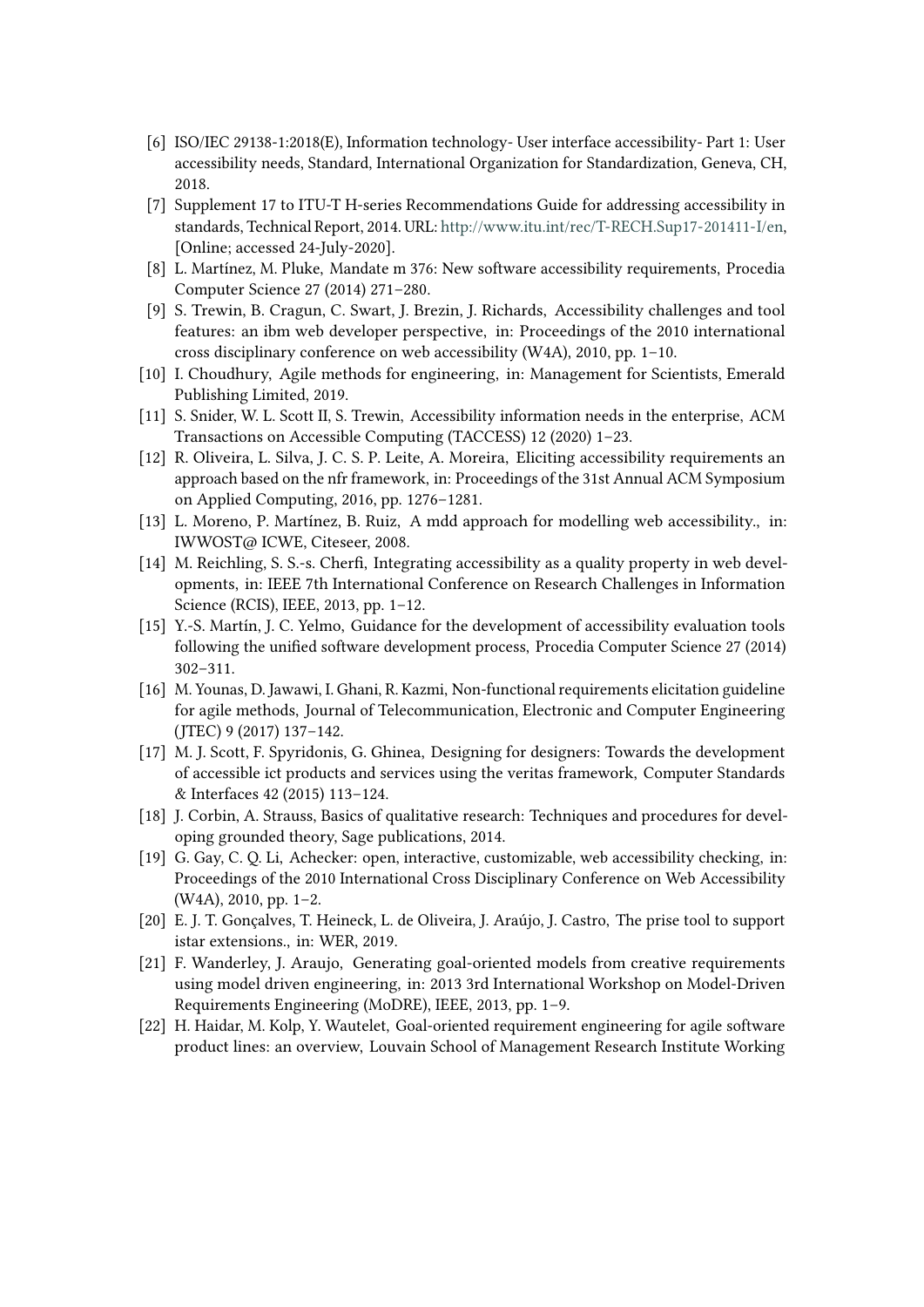Paper Series, Louvain, Belgium (2017) 1–36.

- <span id="page-7-0"></span>[23] R. Mesquita, R. Nascimento, M. Lucena, L. Souza, Using the istar framework for planning and monitoring sprints in scrum projects: An experience report., in: iStar $\omega$  ER, 2019.
- <span id="page-7-1"></span>[24] A. Sen, S. Jain, An agile technique for agent based goal refinement to elicit soft goals in goal oriented requirements engineering, in: 15th International Conference on Advanced Computing and Communications (ADCOM 2007), IEEE, 2007, pp. 41–47.
- <span id="page-7-2"></span>[25] J. Lin, H. Yu, Z. Shen, C. Miao, Using goal net to model user stories in agile software development, in: 15th IEEE/ACIS International Conference on Software Engineering, Artificial Intelligence, Networking and Parallel/Distributed Computing (SNPD), IEEE, 2014, pp. 1–6.
- <span id="page-7-3"></span>[26] R. A. Ribeiro, A. M. Moreira, P. Van den Broek, A. Pimentel, Hybrid assessment method for software engineering decisions, Decision Support Systems 51 (2011) 208–219.
- <span id="page-7-4"></span>[27] A. Jedlitschka, M. Ciolkowski, D. Pfahl, Reporting experiments in software engineering, in: Guide to advanced empirical software engineering, Springer, 2008, pp. 201–228.
- <span id="page-7-5"></span>[28] S. C. Müller, T. Fritz, Stuck and frustrated or in flow and happy: Sensing developers' emotions and progress, in: 2015 IEEE/ACM 37th IEEE International Conference on Software Engineering, volume 1, IEEE, 2015, pp. 688–699.

### **A. Work Plan**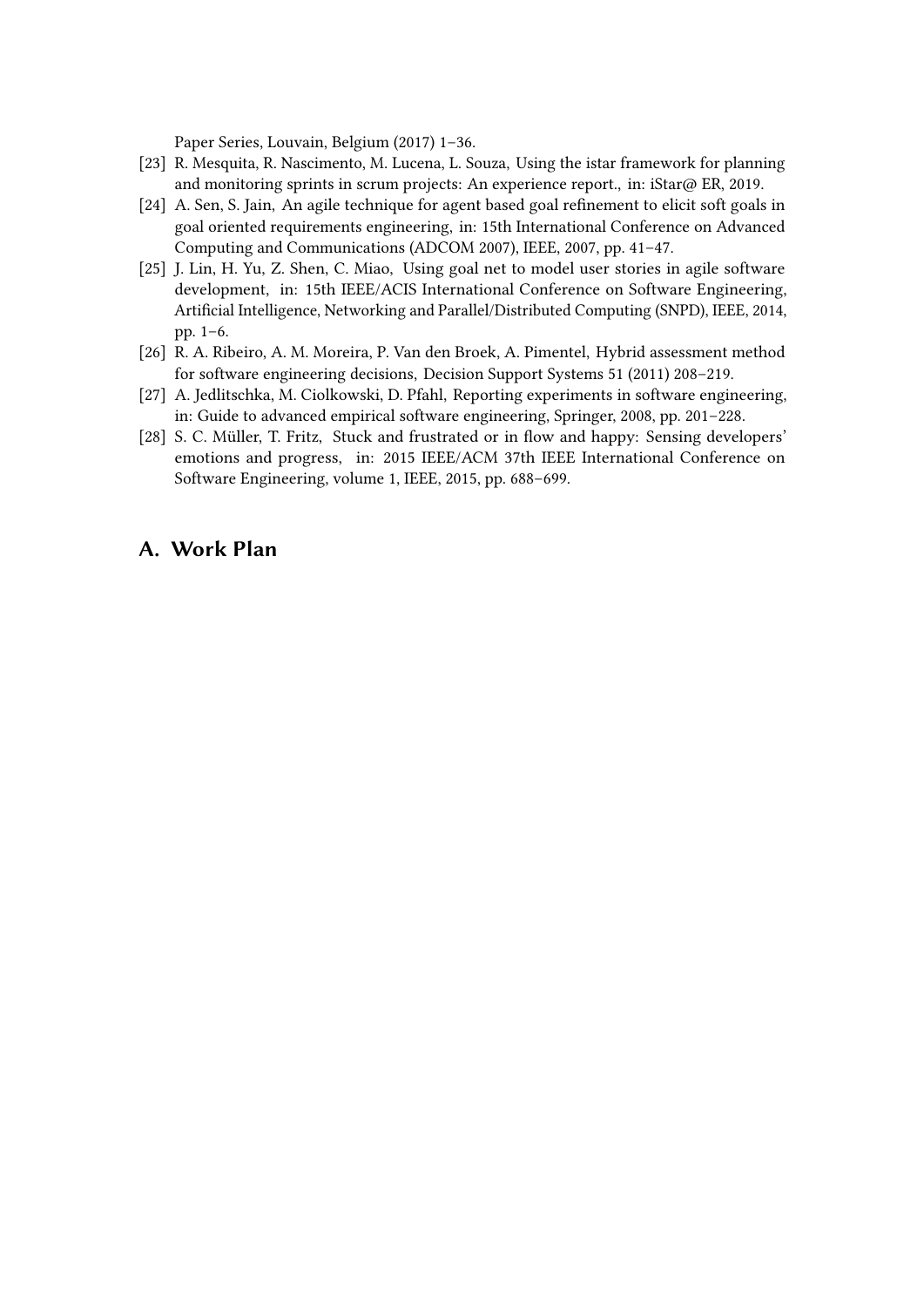

**Figure 1:** Timeline of the research.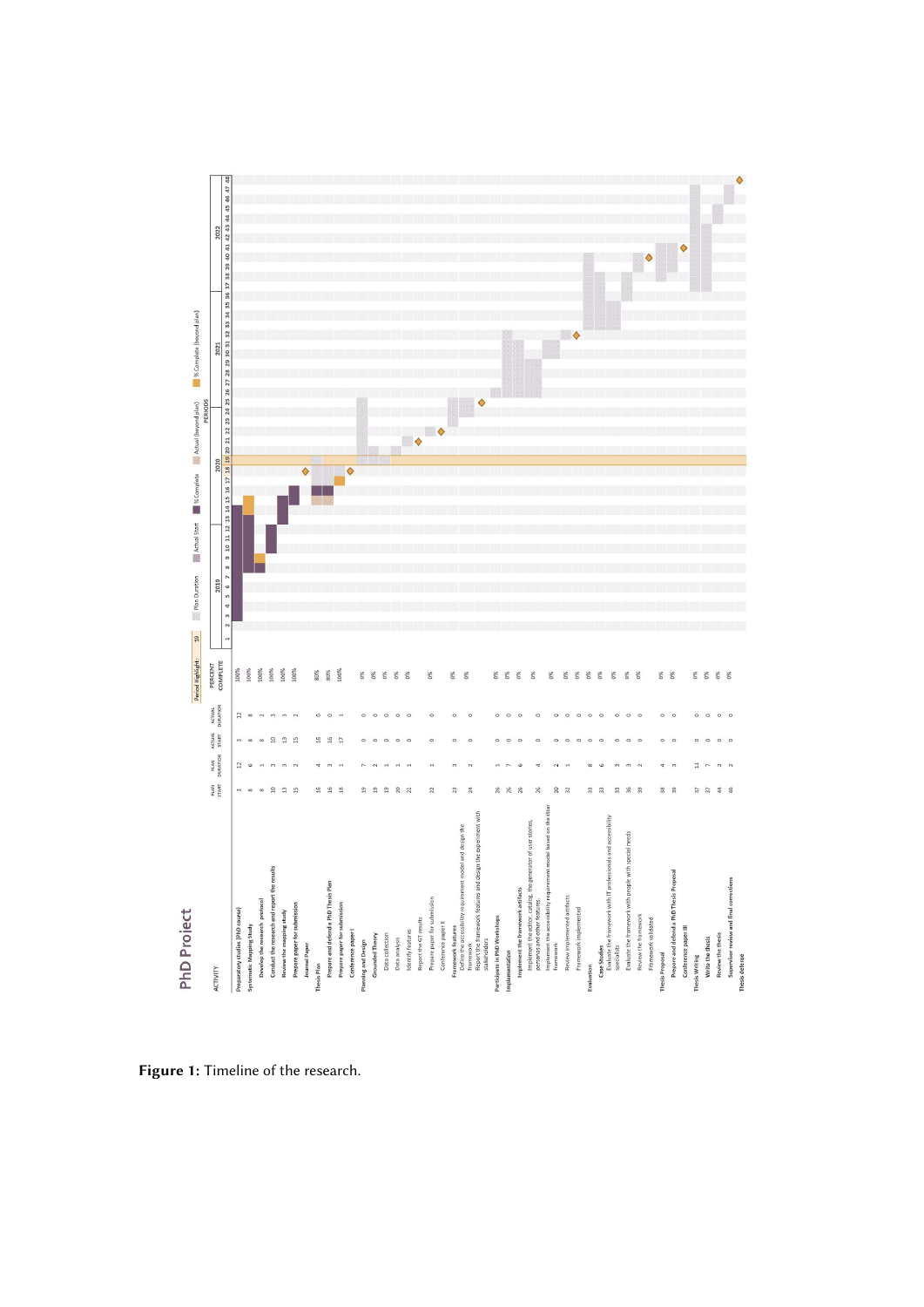## **B. Poster**